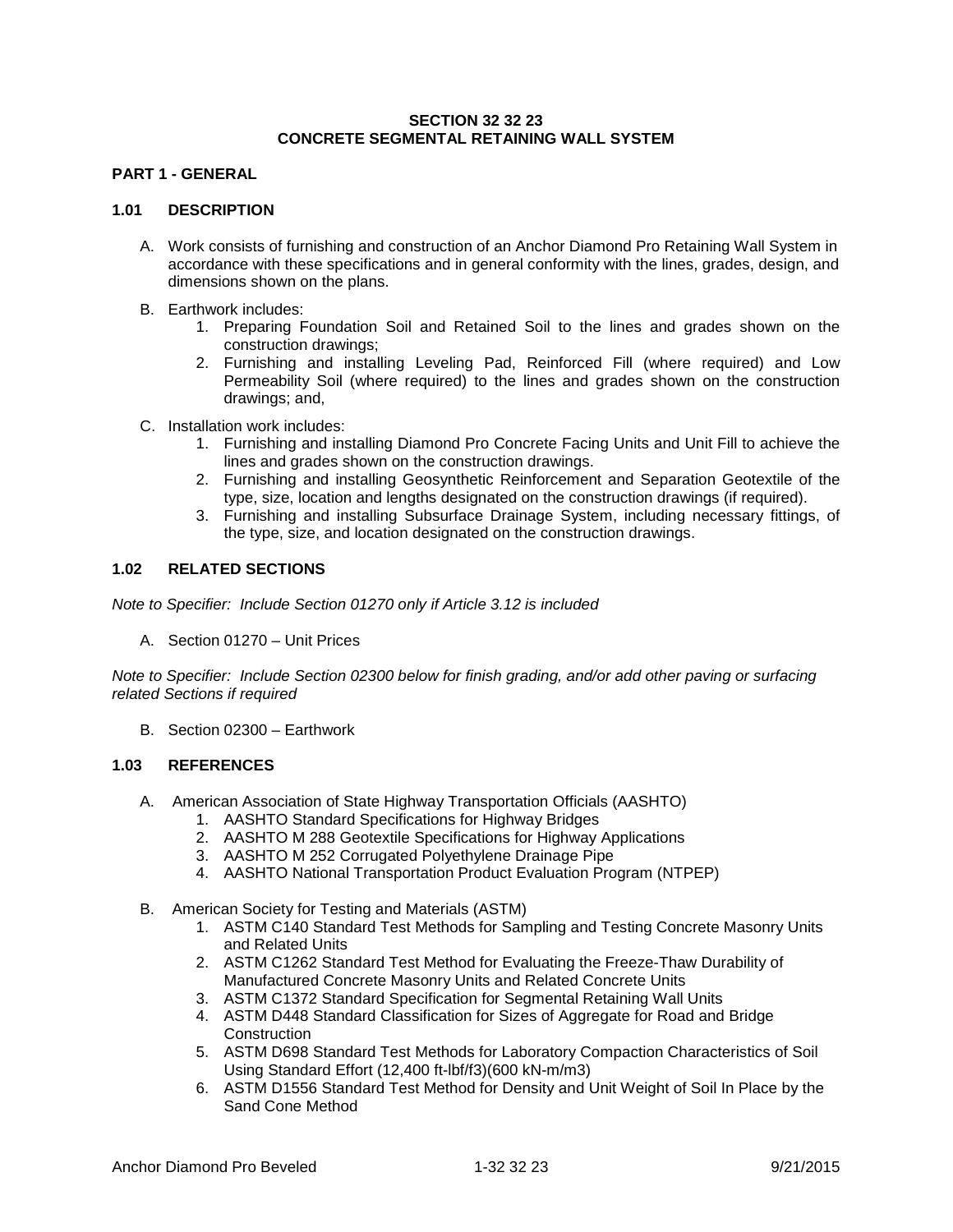- 7. ASTM D1557 Standard Test Methods for Laboratory Compaction Characteristics of Soil Using Modified Effort (56,000 ft-lbf/f3)(2700 kN-m/m3)
- 8. ASTM D2487 Standard Classification of Soils for Engineering Purposes (Unified Soil Classification System)
- 9. ASTM D2922 Standard Test Methods for Density of Soil and Soil-Aggregate In Place by Nuclear Methods (Shallow Depth)
- 10. ASTM D3034 Standard Specification for Type PSM Poly (Vinyl Chloride) (PVC) Sewer pipe and Fittings
- 11. ASTM D4318 Standard Test Methods for Liquid Limit, Plastic Limit, and Plasticity Index of Soils
- 12. ASTM D4491 Standard Test Method for Water Permeability of Geotextiles by the Permittivity Method
- 13. ASTM D4595 Standard Test Method for Tensile Properties of Geotextiles by the Wide-Width Strip Method
- 14. ASTM D4873 Standard Guide for Identification, Storage and Handling of Geosynthetics
- 15. ASTM D5084 Standard Test Method for Measurement of Hydraulic Conductivity of Saturated Porous Materials Using a Flexible Wall Permeameter.
- 16. ASTM D5262 Standard Test Method for Evaluating the Unconfined Tension Creep Behavior of Geosynthetics
- 17. ASTM D5321 Standard Test Method for Determining the Coefficient of Soil and Geosynthetic or Geosynthetic and Geosynthetic Friction by the Direct Shear Method
- 18. ASTM D5818 Standard Practice for Obtaining Samples of Geosynthetics from a Test Section for Assessment of Installation Damage
- 19. ASTM D6637 Standard Test Method for Determining Tensile Properties of Geogrids by the Single or Multi-Rib Tensile Method
- 20. ASTM D6638 Standard Test Method for Determining Connection Strength Between Geosynthetic Reinforcement and Segmental Concrete Units
- 21. ASTM D6916 Standard Test Method for Determining the Shear Strength Between Segmental Concrete Units
- 22. ASTM D6706 Standard Test Method for Measuring Geosynthetic Pullout Resistance in Soil
- 23. ASTM F405 Standard Specification for Corrugated Polyethylene (PE) Tubings and **Fittings**
- 24. ASTM G51 Standard Test Method for Measuring pH of Soil for Use in Corrosion Testing
- C. Federal Highway Administration
	- 1. Samtani, Naresh C., Christopher, B., and Berg, R., "Design and Construction of Mechanically Stabilized Earth Walls and Reinforced Soil Slopes", Volumes 1 and 2, Federal Highway Administration Report Nos. FHWA-NHI-10-024 and FHWA-NHI-10-025, November 2009.
	- 2. Elias, V., Fishman, K., Christopher, B., and Berg, R., "Corrosion/Degradation of Soil Reinforcements for Mechanically Stabilized Earth Walls and Reinforced Soil Slopes", Federal Highway Administration Report No. FHWA-NHI-09-087, November 2009.
- D. National Concrete Masonry Association (NCMA)
	- 1. NCMA Design Manual for Segmental Retaining Walls, Third Edition, 2010

# **1.04 DEFINITIONS**

- A. Segmental Retaining Wall (SRW) Units: Dry-stacked concrete masonry units used as the retaining wall fascia.
- B. Reinforced Fill: Soil which is used as fill behind the SRW unit and within the reinforced soil mass (if applicable).
- C. Unit Fill and Drainage Aggregate: Material used (if applicable) within, between, and directly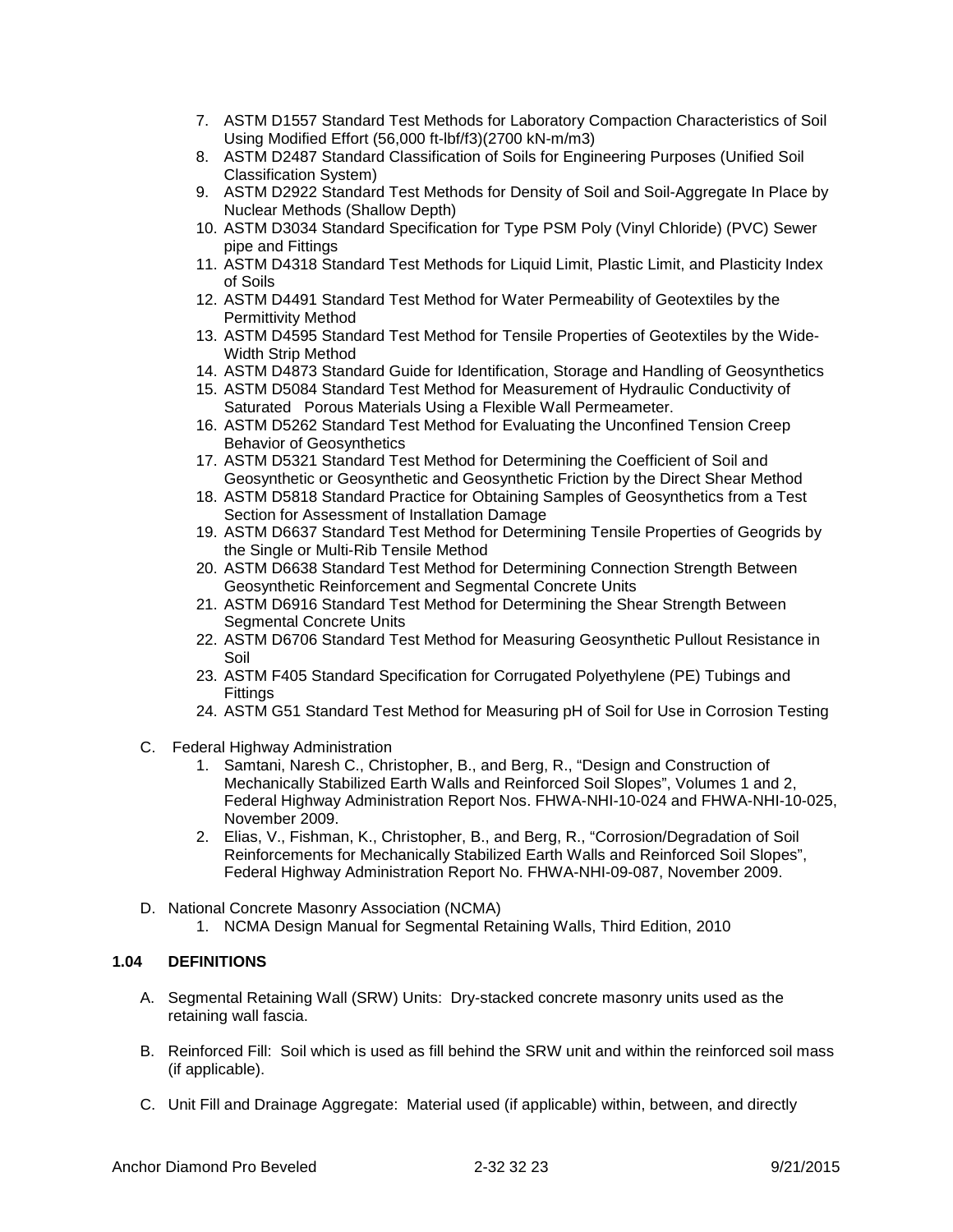behind the concrete retaining wall units.

- D. Geotextile Separation Fabric: Material used for separation and filtration of dissimilar soil types.
- E. Foundation Soil: Soil mass supporting the leveling pad and reinforced soil zone of the retaining wall system.
- F. Retained Soil: The soil mass located behind the reinforced soil zone, either undisturbed native soils or compacted fill.
- G. Leveling Pad: A level surface consisting of crushed stone, sand and gravel or unreinforced concrete placed to provide a working surface for placement of the SRW unit.
- H. Geosynthetic Reinforcement: Polymeric material designed specifically to reinforce the soil mass.
- I. Pre-fabricated Drainage Composite: three-dimensional geosynthetic drainage medium encapsulated in a geotextile filter, used to transport water.
- J. Subsurface Drainage System: horizontal pipe encapsulated within drainage aggregate at or near the base of the reinforced soil to facilitate removal of water from the wall system.
- K. Low Permeability Soil: Clay soil or low permeability geosynthetic used to prevent water percolation into the drainage zone and reinforced backfill behind the wall.
- L. Global Stability: The general mass movement of a soil reinforced segmental retaining wall structure and adjacent soil mass.
- M. Project Geotechnical Engineer: A registered engineer who provides site observations, recommendations for foundation support/global stability, and verifies soil shear strength parameters.

### **1.05 SUBMITTALS / CERTIFICATION**

- A. Product Data
	- 1. Product Data: Material description and installation instructions for each manufactured product specified
	- 2. Name and address of the production facility where the proposed facing units will be manufactured. All units shall be manufactured at the same facility.
	- 3. Notarized letter from the facing unit manufacturer stating that the units supplied for this project are manufactured in complete compliance with this specification. The letter shall state that the units shown in the attached test reports are representative samples of the plants normal mix design and regular production runs.
	- 4. Notarized letter from the reinforcement manufacturer stating that the geosynthetic reinforcement has been manufactured in complete compliance with the reinforcement manufacturer's current NTPEP report.
- B. Samples:
	- 1. Contractor shall submit to the owner for approval, and retain for the balance of the project, a minimum of one SRW unit that represents the range of texture and color permitted.
- C. Test Reports:
	- 1. Independent Laboratory reports indicating compressive strength, moisture absorption and freeze-thaw durability of the concrete retaining wall units from the proposed production facility.
	- 2. Independent test reports verifying the long-term design strength properties (creep,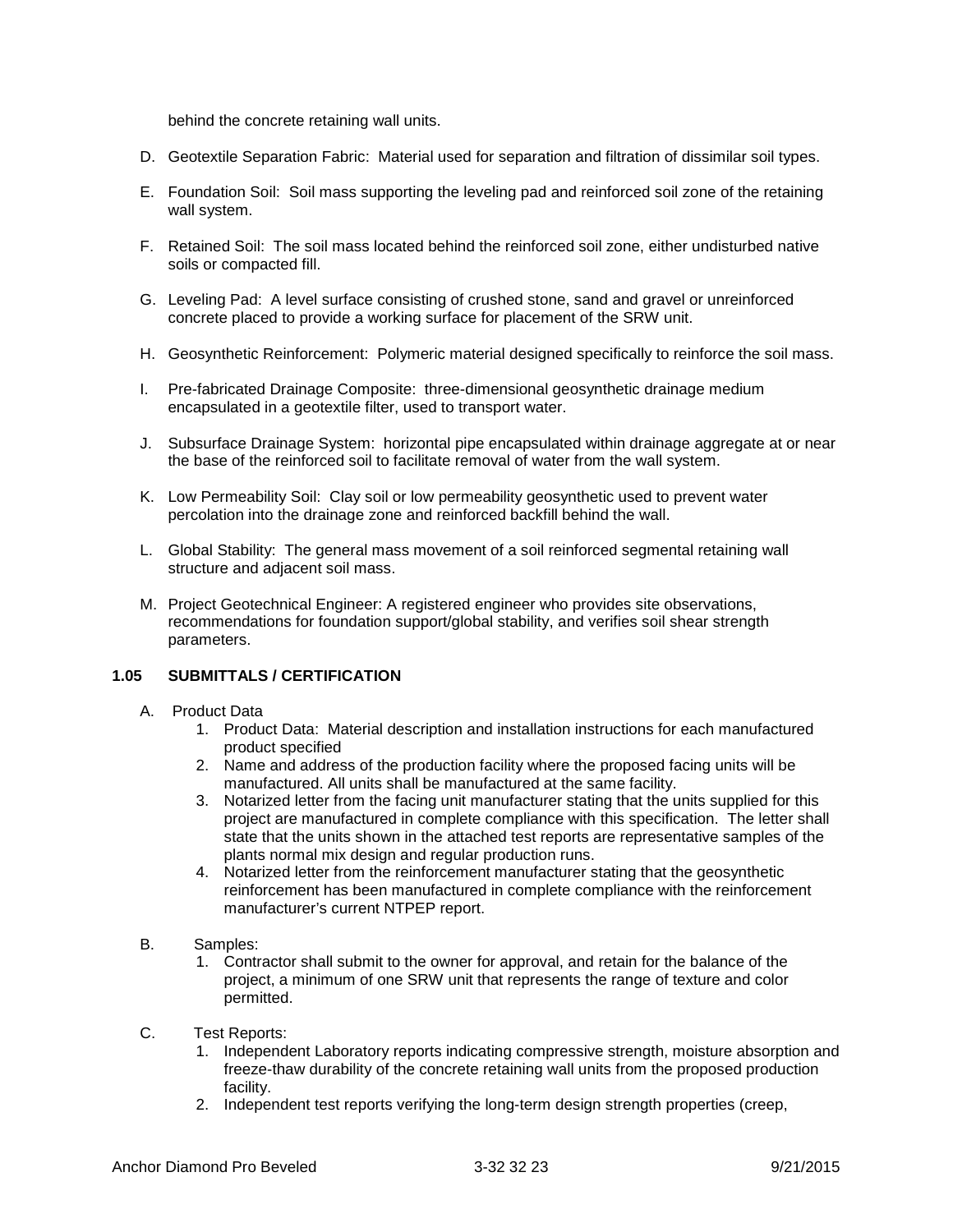installation damage, and durability) and soil interaction properties of the geosynthetic reinforcement.

- 3. Independent test reports verifying the connection capacity between the geosynthetic reinforcement and the concrete retaining wall units.
- D. Wall Design Engineer Qualifications:
	- 1. Current insurance policy verifying professional liability and errors and omissions insurance coverage for an aggregate and per claim limit of at least one million dollars (\$1,000,000).
	- 2. Notarized letter certifying the proposed retaining wall Design Engineer is a licensed professional engineer in the state of wall installation and has a minimum of 4 years and 200,000 square feet of retaining wall system design experience.
- E. Retaining Wall Contractor Qualifications:
	- 1. Notarized statement showing that the retaining wall contractor has installed a minimum of 100,000 square feet of segmental retaining walls.
	- 2. The Retaining Wall Installer shall furnish five (5) project references of similar size and scope to this project including the wall(s) height and square footage. References shall include the contact information of Owner or General Contractor.
- F. Retaining Wall Design:
	- 1. Shop Drawings: One digitally signed set of the retaining wall system design, including wall elevation views, geosynthetic reinforcement layout, pertinent details, and drainage provisions. A registered professional engineer licensed in the state of wall installation shall sign and certify that the shop drawings are designed in accordance with the project civil plans and specifications.
	- 2. Design Calculations: One digitally signed set of engineering design calculations prepared in accordance with the NCMA Design Manual for Segmental Retaining Walls, 3rd Edition or the AASHTO Standard Specifications for Highway Bridges (whichever is applicable). Analysis shall include Internal, External and Bearing Capacity Calculations and include the short term and long term loading conditions on the wall. A Global Stability analysis should be coordinated with the project geotechnical engineer and incorporated into the wall design.

## **1.06 DELIVERY, STORAGE AND HANDLING**

- A. SRW Units and Accessories: Deliver, store, and handle materials in accordance with manufacturer's recommendations, in such a manner as to prevent damage. Check the materials upon delivery to assure that proper material has been received. Store SRW units above ground on wood pallets or blocking. Remove damaged or otherwise unsuitable material, when so determined, from the site.
- B. Exposed faces of SRW units shall be relatively free of chips, cracks, stains, and other imperfections detracting from their appearance, when viewed from a distance of 20 feet under diffused lighting.
- C. Prevent mud, wet cement, adhesives and similar materials that may harm appearance of SRW units, from coming in contact with system components.
- D. Geosynthetics (including geosynthetic reinforcement, geotextile filter, pre-fabricated drainage composite) shall be delivered, stored, and handled in accordance with ASTM D4873.

### **1.07 EXTRA MATERIALS**

A. Furnish Owner with 3 replacement SRW units identical to those installed on the Project.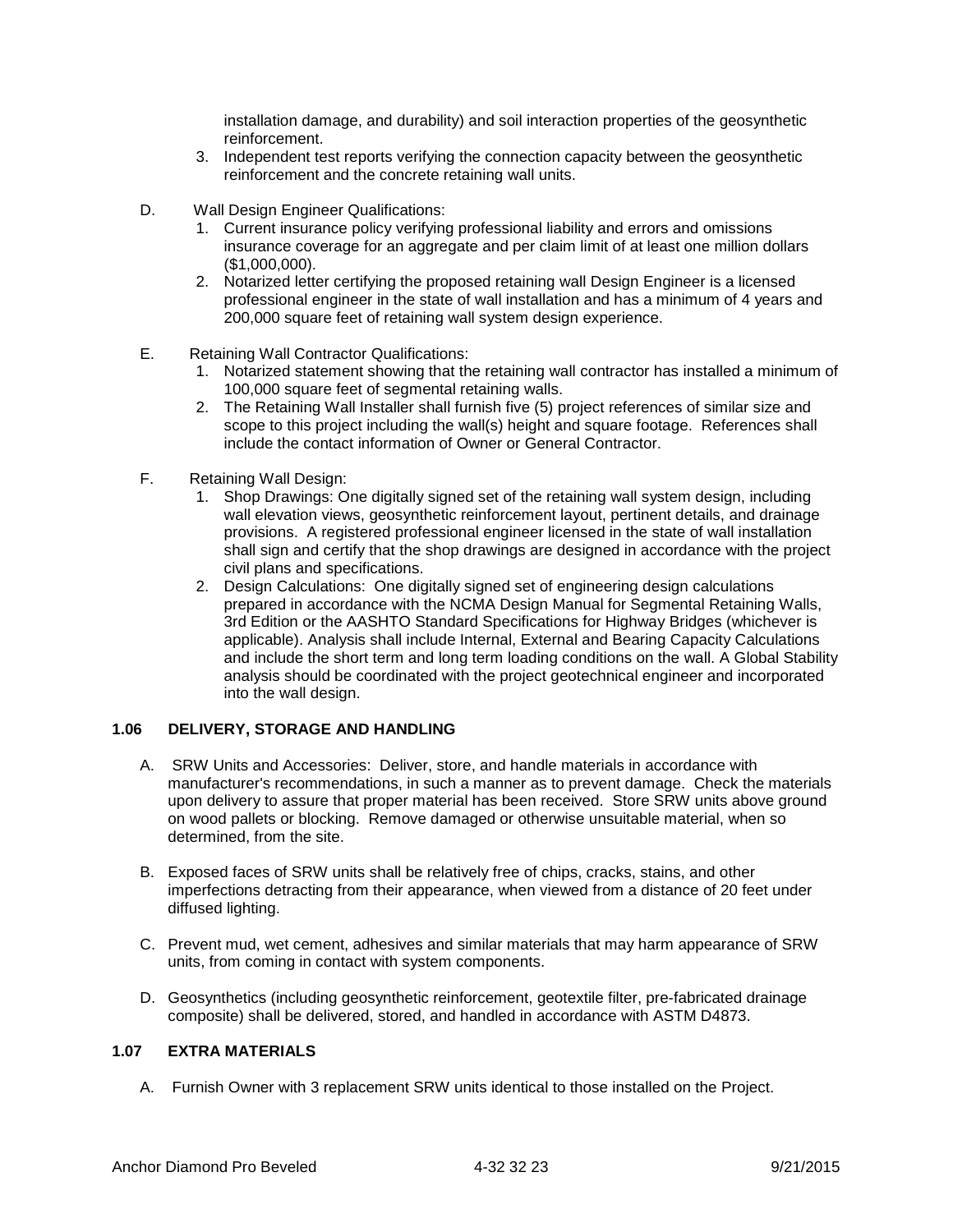### **PART 2 - PRODUCTS**

#### **2.01 MATERIALS**

- A. SRW Units: Anchor Diamond Pro Retaining Wall Units" as manufactured under license from Anchor Wall Systems.
	- 1. Physical Requirements
		- a.Meet requirements of ASTM C1372, except the unit height dimensions shall not vary more than plus or minus 1/16 inch from that specified in the ASTM reference, not including textured face.
		- b.Unit Face Area: Not less than 1.0 square foot.
		- c.Color: Selected by the [Architect] [Engineer] [Owner] from manufacturer's full range of standard colors.
		- d.Face Pattern Geometry: Beveled
		- e.Texture: Split Rock Face.
		- f. Batter: Include an integral concrete shear connection flange/locator to provide a 1 inch setback for each wall course.
- B. Geosynthetic Reinforcement: Polyester fiber geogrid or geotextile, or polypropylene woven geotextile, as shown on the Drawings.
- C. Leveling Pad
	- 1. Aggregate Base: Crushed stone or granular fill meeting the following gradation as determined in accordance with ASTM D448: Sieve Size **Percent Passing**

| 1 inch  | 100      |
|---------|----------|
| No. 4   | 35 to 70 |
| No. 40  | 10 to 35 |
| No. 200 | 3 to 10  |

a.Base Thickness: 6 inches (minimum compacted thickness).

- 2. Concrete Base: Non-reinforced lean concrete base.
	- a.Compressive Strength: 3,000 psi (maximum).
		- b.Base Thickness: At least 2 inches.
- D. Unit Fill and Drainage Aggregate: Clean crushed stone or granular fill meeting the following gradation as determined in accordance with ASTM D448: Sieve Size **Percent Passing**

| 1 inch     | 100                            |
|------------|--------------------------------|
| $3/4$ inch | 75 to 100                      |
| No. 4      | $0$ to $60$                    |
| No. 40     | $0$ to 50                      |
| No. 200    | 0 <sub>to</sub> 5 <sub>0</sub> |
|            |                                |

E. Reinforced Fill: Soil free of organics and debris and consisting of either GP, GW, SP, SW, or SM type, classified in accordance with ASTM D2487 and the USCS classification system and meeting the following gradation as determined in accordance with ASTM D448: Sieve Size **Percent Passing** 

| 1 inch  | 100                  |
|---------|----------------------|
| No. 4   | $20 \text{ to } 100$ |
| No. 40  | 0 to 60              |
| No. 200 | $0$ to 35            |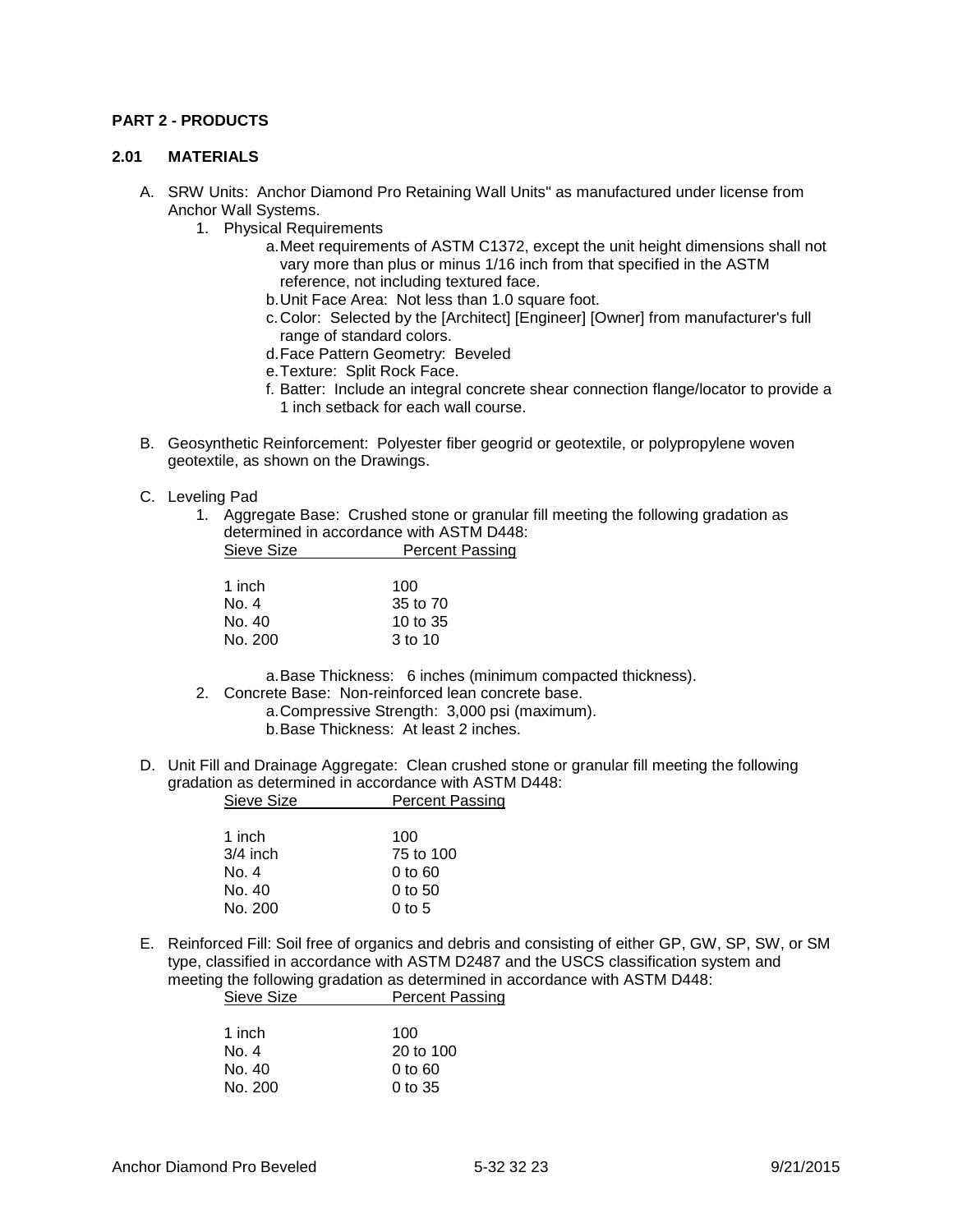- 1. Plasticity Index (PI) < 6 per ASTM D4318.
- 2. Maximum particle size for backfill is 1 inch unless field tests have been performed to evaluate potential strength reduction to the geosynthetic reinforcement due to damage during construction per ASTM D5818.
- 3. Unsuitable soils are organic soils and those soils classified as SC, CL, ML, CH, OH, MH, OL, or PT.
- F. Low Permeability Soil: Clayey soil or other similar material which will prevent percolation into the drainage zone behind the wall.
- G. Drainage Pipe: Perforated or slotted PVC or corrugated HDPE pipe manufactured in accordance with D3034 and/or ASTM F405. All connectors and fittings shall match the piping material.
- H. Geotextile Separation Fabric: Geotextile Separation fabric shall be minimum 4.0 oz/sy, polypropylene, needle-punched nonwoven fabric.
- I. Construction Adhesive: Exterior grade adhesive as recommended by the retaining wall unit manufacturer.

# **PART 3 – EXECUTION**

### **3.01 EXAMINATION**

*Note to Specifier: In Paragraph below, select appropriate entity*

- A. Prior to commencing work, the retaining wall contractor shall examine the areas and conditions under which the retaining wall system is to be erected, and notify the [Architect] [Engineer] [Owner] [General Contractor] in writing of conditions detrimental to the proper and timely completion of the work. Do not proceed with the work until unsatisfactory conditions have been corrected.
- B. Promptly notify the wall design engineer of site conditions which may affect wall performance, soil conditions observed other than those assumed, or other conditions that may require a reevaluation of the wall design.
- C. Verify the location of existing structures and utilities prior to excavation.

# **3.02 PREPARATION**

- A. Ensure surrounding structures are protected from the effects of wall excavation.
- B. Excavation support, if required, is the responsibility of the Contractor, including the stability of the excavation and its influence on adjacent properties and structures.

# **3.03 EXCAVATION**

*Note to Specifier: In Paragraph below, select appropriate entity*

A. Excavate to the lines and grades shown on the Drawings. Over-excavation not approved by the [Architect] [Engineer] [Owner (or Owner's representative)] will not be paid for by the Owner. Replacement of these soils with compacted fill and/or wall system components will be required at the Contractor's expense. Use care in excavating to prevent disturbance of the base beyond the lines shown.

# **3.04 FOUNDATION PREPARATION**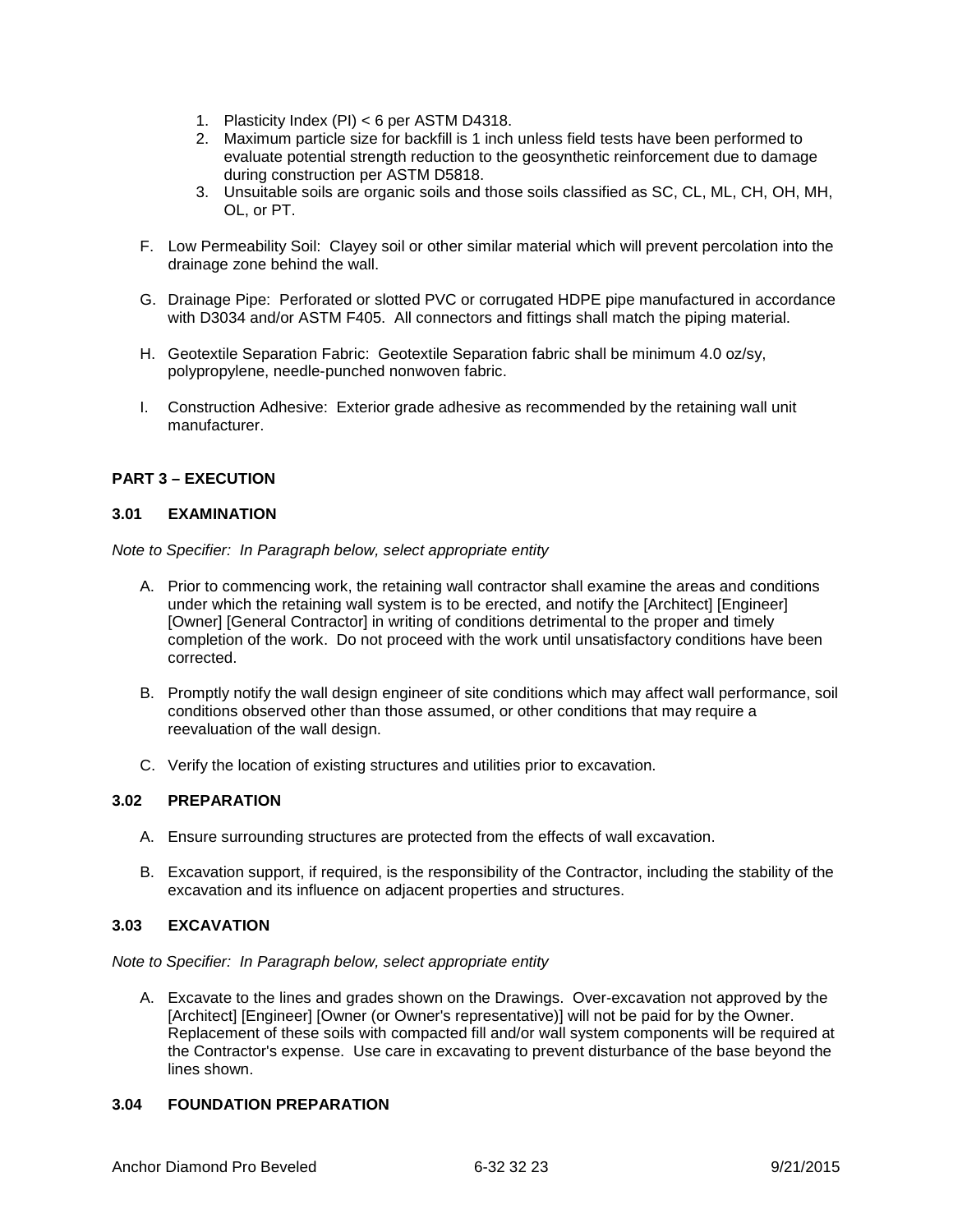- A. Excavate foundation soil as required for footing or base dimension shown on the Drawings, or as directed by the Project geotechnical engineer.
- B. The Project geotechnical engineer will examine foundation soil to ensure that the actual foundation soil strength meets or exceeds that indicated on the Drawings. At the direction of the project geotechnical engineer, remove soil not meeting the required strength. Oversize resulting excavation sufficiently from the front of the block to the back of the reinforcement, and backfill with suitable compacted backfill soils.
- C. The Project geotechnical engineer will determine if the foundation soils will require special treatment or correction to control total and differential settlement.
- D. Fill over-excavated areas with suitable compacted backfill, as recommended by the Project geotechnical engineer.

#### **3.05 LEVELING PAD PREPARATION**

- A. Place base materials to the depths and widths shown on the Drawings, upon undisturbed soils, or foundation soils prepared in accordance with Article 3.04.
	- 1. Extend the leveling pad laterally at least 6 inches in front and behind the lowermost SRW unit.
	- 2. Provide aggregate base compacted to 6 inches thick (minimum) or as shown on the drawings.
	- 3. The Contractor may at their option, provide a concrete leveling pad as specified in Subparagraph 2.01.C.2, in lieu of the aggregate base.
	- 4. Where a reinforced footing is required by local code official, place footing below frost depth.
- B. Compact aggregate base material to provide a level, hard surface on which to place the first course of SRW units.
- C. Prepare base materials to ensure complete contact with SRW units. Gaps are not allowed.

#### **3.06 ERECTION**

- A. General: Erect SRW units in accordance with manufacturer's instructions and recommendations, and as specified herein.
- B. Place first course of concrete wall units on the prepared base material. Check units for level and alignment. Maintain the same elevation at the top of each unit within each section of the base course.
- C. Ensure that foundation units are in full contact with the leveling pad.
- D. Place concrete wall units side-by-side for full length of wall alignment. Alignment may be done by using a string line measured from the back of the block. Gaps are not allowed between the foundation concrete wall units.
- E. Place drainage aggregate between and directly behind the SRW. Fill any voids in SRW units with drainage aggregate. Provide a drainage zone behind the SRW units a minimum of 12 inches wide to within 8 inches of the final grade. Cap the backfill and drainage aggregate zone with separation fabric and then 8 inches of low permeability soil.
- F. Install drainage pipe at the lowest elevation possible to maintain gravity flow of water to outside of the reinforced zone. Slope the main collection drainage pipe 2 percent (minimum) to provide gravity flow to the daylighted areas. Daylight the main collection drainage pipe through the face of the wall, and/or to an appropriate location away from the wall system at each low point or at 50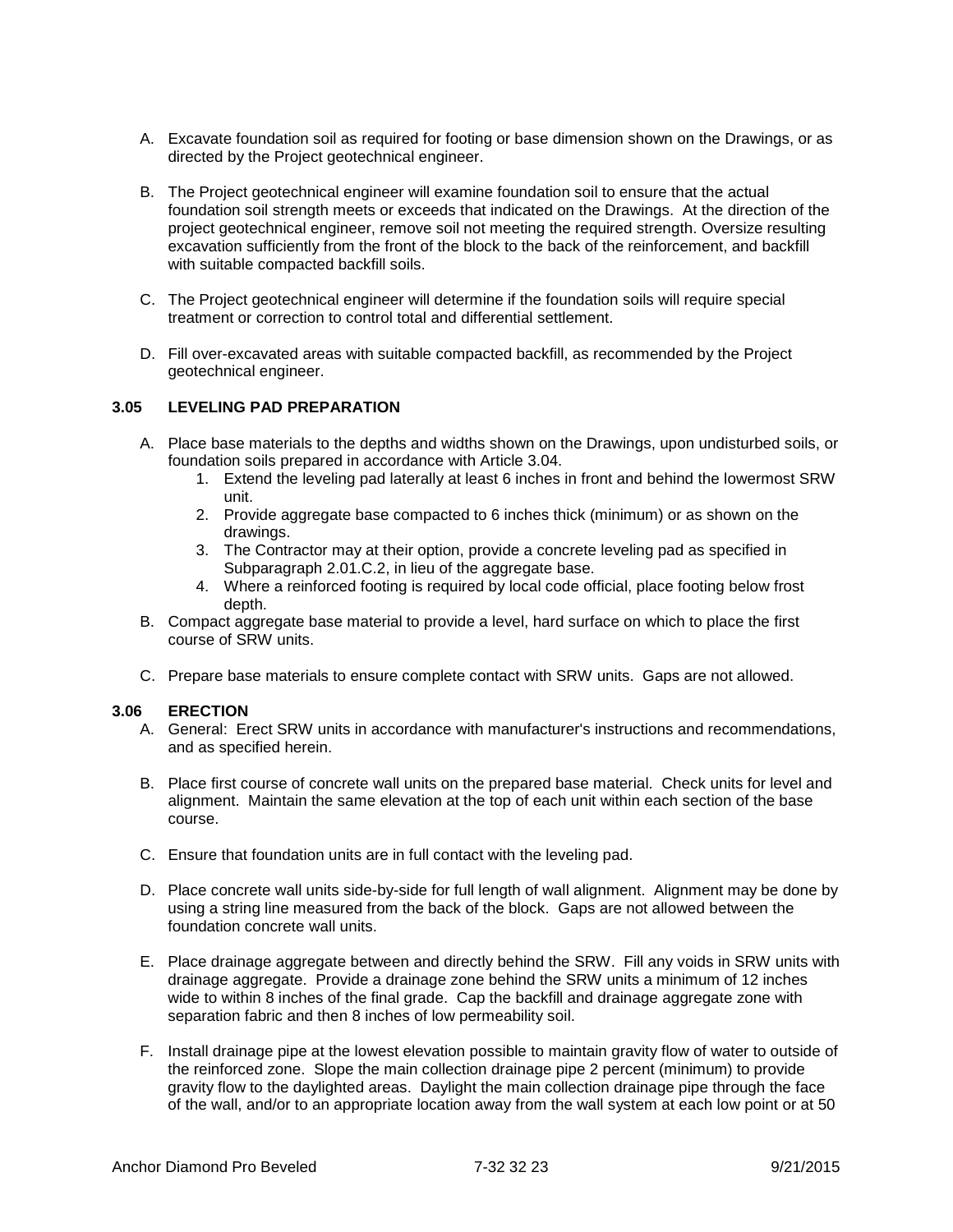foot (maximum) intervals along the wall. Alternately, the drainage pipe can be connected to a storm sewer system at 50 foot (maximum) intervals.

- G. Remove excess fill from top of SRW units and install next course. Ensure drainage aggregate and backfill are compacted before installation of next course.
- H. Check each course for level and alignment. Adjust SRW units as necessary to maintain level and alignment prior to proceeding with each additional course.
- I. Install each succeeding course. Backfill as each course is completed. Pull the SRW units forward until the locating surface of the SRW unit contacts the locating surface of the SRW units in the preceding course. Interlock wall segments that meet at corners by overlapping successive courses. Attach SRW units at exterior corners with adhesive specified.
- J. Install geosynthetic reinforcement in accordance with geosynthetic manufacturer's recommendations and the shop drawings.
	- 1. Orient geosynthetic reinforcement with the highest strength axis perpendicular to the wall face.
	- 2. Prior to geosynthetic reinforcement placement, place the backfill and compact to the elevation of the top of the wall units at the elevation of the geosynthetic reinforcement.
	- 3. Place geosynthetic reinforcement at the elevations and to the lengths shown on the Drawings.
	- 4. Lay geosynthetic reinforcement horizontally on top of the SRW units and the compacted backfill soils. Place the geosynthetic reinforcement within one inch of the face of the SRW units. Place the next course of SRW units on top of the geosynthetic reinforcement.
	- 5. The geosynthetic reinforcement shall be in tension and free from wrinkles prior to placement of the backfill soils. Pull geosynthetic reinforcement hand-taut and secure in place with staples, stakes, or by hand-tensioning until the geosynthetic reinforcement is covered by 6 inches of loose fill.
	- 6. The geosynthetic reinforcements shall be continuous throughout their embedment lengths. Splices in the geosynthetic reinforcement strength direction are not allowed.
	- 7. Do not operate tracked construction equipment directly on the geosynthetic reinforcement. At least 6 inches of compacted backfill soil is required prior to operation of tracked vehicles over the geosynthetic reinforcement. Keep turning of tracked construction equipment to a minimum.
	- 8. Rubber-tired equipment may pass over the geosynthetic reinforcement at speeds of less than 10 miles per hour. Turning of rubber-tired equipment is not allowed on the geosynthetic reinforcement.

# **3.07 BACKFILL PLACEMENT**

- A. Place reinforced fill, spread and compact in a manner that will minimize slack in the reinforcement.
- B. Place fill within the reinforced zone and compact in lifts not exceeding 6 inches (loose thickness) where hand-operated compaction equipment is used, and not exceeding 12 inches (loose thickness) where heavy, self-propelled compaction equipment is used.
	- 1. Only lightweight hand-operated compaction equipment is allowed within 3 feet of the back of the retaining wall units. If the specified compaction cannot be achieved within 3 feet of the back of the retaining wall units, replace the reinforced soil in this zone with drainage aggregate material.
- C. Compaction testing shall be done in accordance with ASTM D1556 or ASTM D2922.
- D. Minimum Compaction Requirements for Fill Placed in the Reinforced and Retained Zone. 1. The minimum compaction requirement shall be determined by the project geotechnical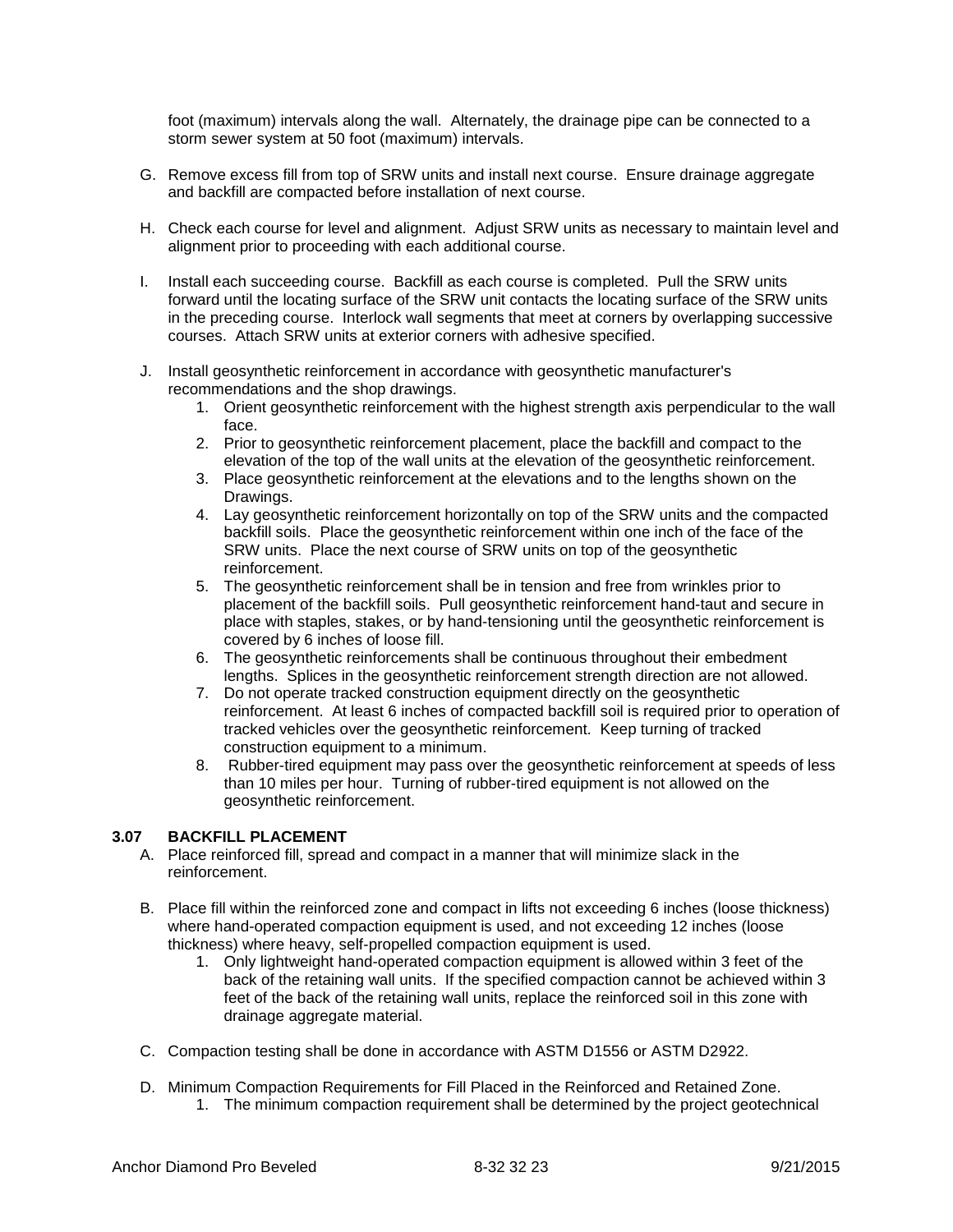engineer testing the compaction. At no time shall the soil compaction requirements be less than 95 percent of the soil's standard Proctor maximum dry density (ASTM D698) [modified Proctor maximum dry density (ASTM D1557)] for the entire wall height.

- 2. Utility Trench Backfill: Compact utility trench backfill in or below the reinforced soil zone to 98 percent of the soil's standard Proctor maximum dry density (ASTM D698) [modified Proctor maximum dry density (ASTM D1557)], or as recommended by the Project geotechnical engineer. If the height from the utility to finish grade is higher than 30 feet, increase compaction to 100 percent of the standard Proctor density [modified Proctor density].
	- a.Utilities must be properly designed (by others) to withstand all forces from the retaining wall units, reinforced soil mass, and surcharge loads, if any.
- 3. Moisture Content: Within 2 percentage points of the optimum moisture content for all wall heights.
- 4. These specifications may be changed based on recommendations by the Project geotechnical engineer.
	- a.If changes are required, the Contract Sum will be adjusted by written Change Order.
- E. At the end of each day's operation, slope the last level of compacted backfill away from the interior (concealed) face of the wall to direct surface water runoff away from the wall face.
	- 1. The General Contractor is responsible for ensuring that the finished site drainage is directed away from the retaining wall system.
	- 2. In addition, the General Contractor is responsible for ensuring that surface water runoff from adjacent construction areas is not allowed to enter the retaining wall area of the construction site.
- F. Refer to Article 3.10 for compaction testing.

## **3.08 CAP UNIT INSTALLATION**

- A. Apply adhesive to the top surface of the SRW unit below and place the cap unit into desired position.
- B. Cut cap SRW units as necessary to obtain the proper fit.
- C. Backfill and compact to top of SRW unit.

# **3.09 SITE CONSTRUCTION TOLERANCES**

- A. Site Construction Tolerances
	- 1. Vertical Alignment: Plus or minus 1-1/2 inches over any 10-foot distance, with a maximum differential of 3 inches over the length of the wall.
	- 2. Horizontal Location Control from Grading Plan
		- a.Straight Lines: Plus or minus 1-1/2 inches over any 10-foot distance.
		- b.Corner and Radius Locations: Plus or minus 12 inches.
		- c.Curves and Serpentine Radii: Plus or minus 2 feet.
	- 3. Immediate Post Construction Wall Batter: Within 2 degrees of the design batter of the concrete retaining wall units.
	- 4. Bulging: Plus or minus 1-1/4 inches over any 10-foot distance.

# **3.10 FIELD QUALITY CONTROL**

- A. Installer is responsible for quality control of installation of system components.
- B. The Owner or General Contractor, at their expense, will retain a qualified professional to perform quality assurance checks of the installer's work.